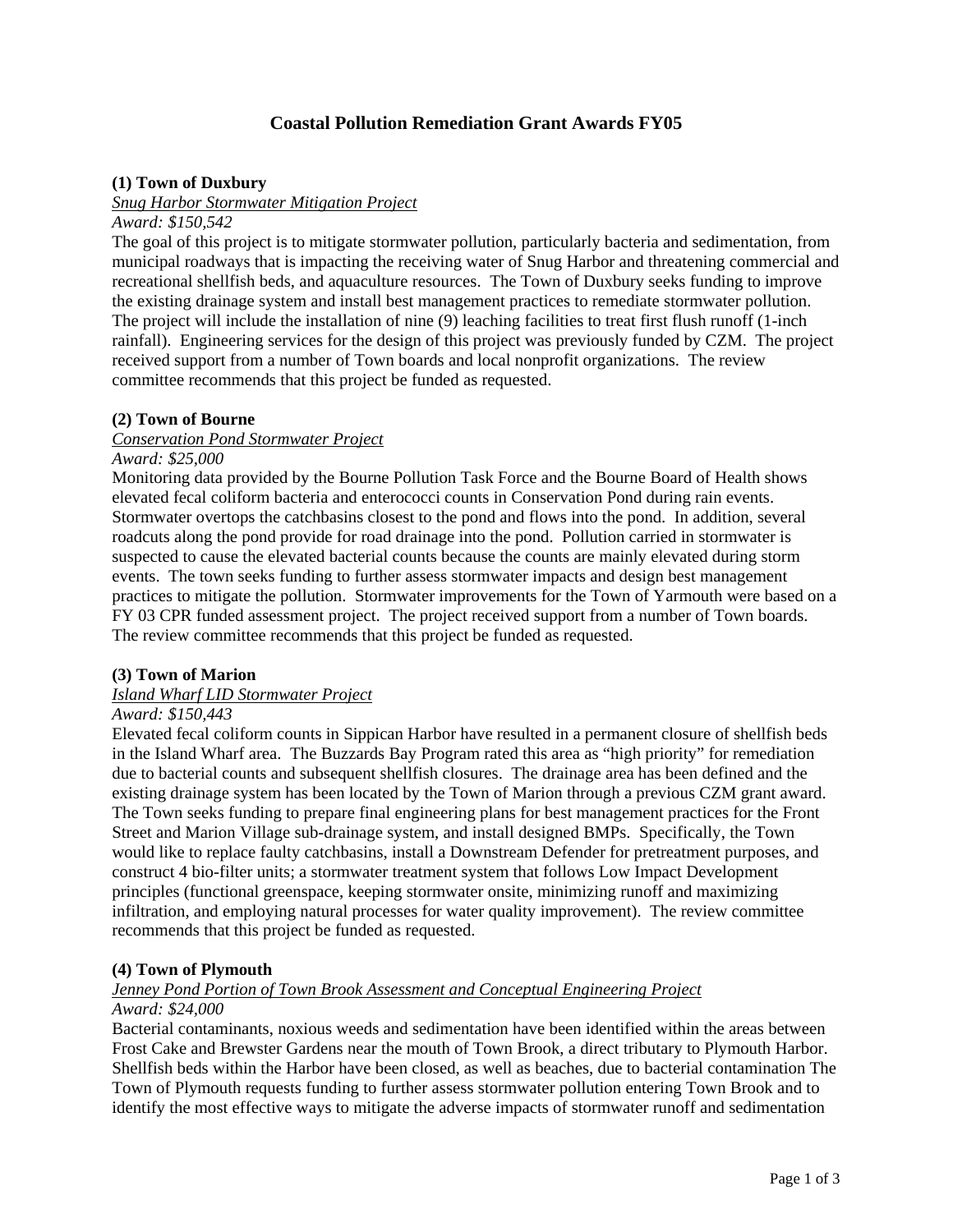through the implementation of best management practices. The Town proposes to delineate the drainage area, investigate and map the stormdrain system, conduct water quality sampling, assess potential BMP sites, identify preferred BMP alternatives, prepare conceptual designs, and secure necessary permits. The project received support from a number of Town boards. The review committee recommends that this project be funded as requested.

## **(5) Town of Wellfleet**

## *Wellfleet Town Pier Rehabilitation*

#### *Award: \$21,300*

This project is based on recommendations of a previously CZM-funded stormwater assessment project for the area. Data included in the assessment identified fecal material (possibly from dogs & waterfowl) on Town Pier pavement as a source of pollution and a contributor to shellfish bed closures. The Town of Wellfleet proposes to rehabilitate the existing Pier, which would include the construction of a new stormwater collection and treatment system and the construction of a new shore side pumpout system. Funding was requested for the design of the stormwater system, which would include a series of deep sump hooded catch basins to remove oils and sediments, discharging into an installed leaching field designed to capture and infiltrate one inch of runoff. The leaching system is expected to remove bacteria, phosphorous, and nitrogen from entering stormwater. In addition, the Town seeks funding to design the shore side pumpout system. The Town proposes that this project will ensure the long-term quality of the local beaches and shellfish industry. The review committee recommends that this project be funded as requested.

#### **(6) Town of Orleans**

## *Stormwater Assessment and Preliminary Design for the Town Cove Outfall Pipe and Watershed Area*. *Award: \$37,440*

The Town of Orleans will conduct an assessment of stormwater pollution entering Town Cove. The primary pollutant of concern is sedimentation and bacterial contamination because of a prohibited shellfish closure in Town Cove within the proximity of the stormwater outfall pipe. It was stated in the proposal that sediment sources include winter sanding operations, erosion of embankments and poorly vegetated areas, vehicle tracking, and decaying sections of the discharge pipe. Bacterial contamination in stormwater is suspected to originate from animal and waterfowl that washes off pavement, roofs, and other impervious surfaces. Specifically, the Town proposes to identify pollution sources within the existing watershed area, recommend mitigation solutions and best management practices, prepare preliminary designs for structural BMPS. The review committee recommends that this project be funded as requested.

#### **(7) Town of Nantucket**

## *Consue Springs Restoration Project*

## *Award: \$109,864*

This project is based on recommendations of a previously CZM-funded stormwater assessment project for the Consue Springs watershed. Data included in the assessment showed that the Springs were contaminated with elevated levels of nutrients, heavy metals, and bacteria. The source of these contaminants was determined to be a combination of stormwater input and high waterfowl populations. The Springs discharges to Nantucket Harbor where shellfish closures are frequent due to high bacterial counts. The assessment project included the delineation of the drainage basin into three sub-watersheds, and the development of potential BMP strategies and treatment locations. The Town decided to remediate stormwater in two phases. The Town is requesting funding to implement Phase I, which includes the installation of a Cultech infiltration system and an 11,000-gallon septic tank to treat the first flush volume. The review committee recommends that this project be funded as requested.